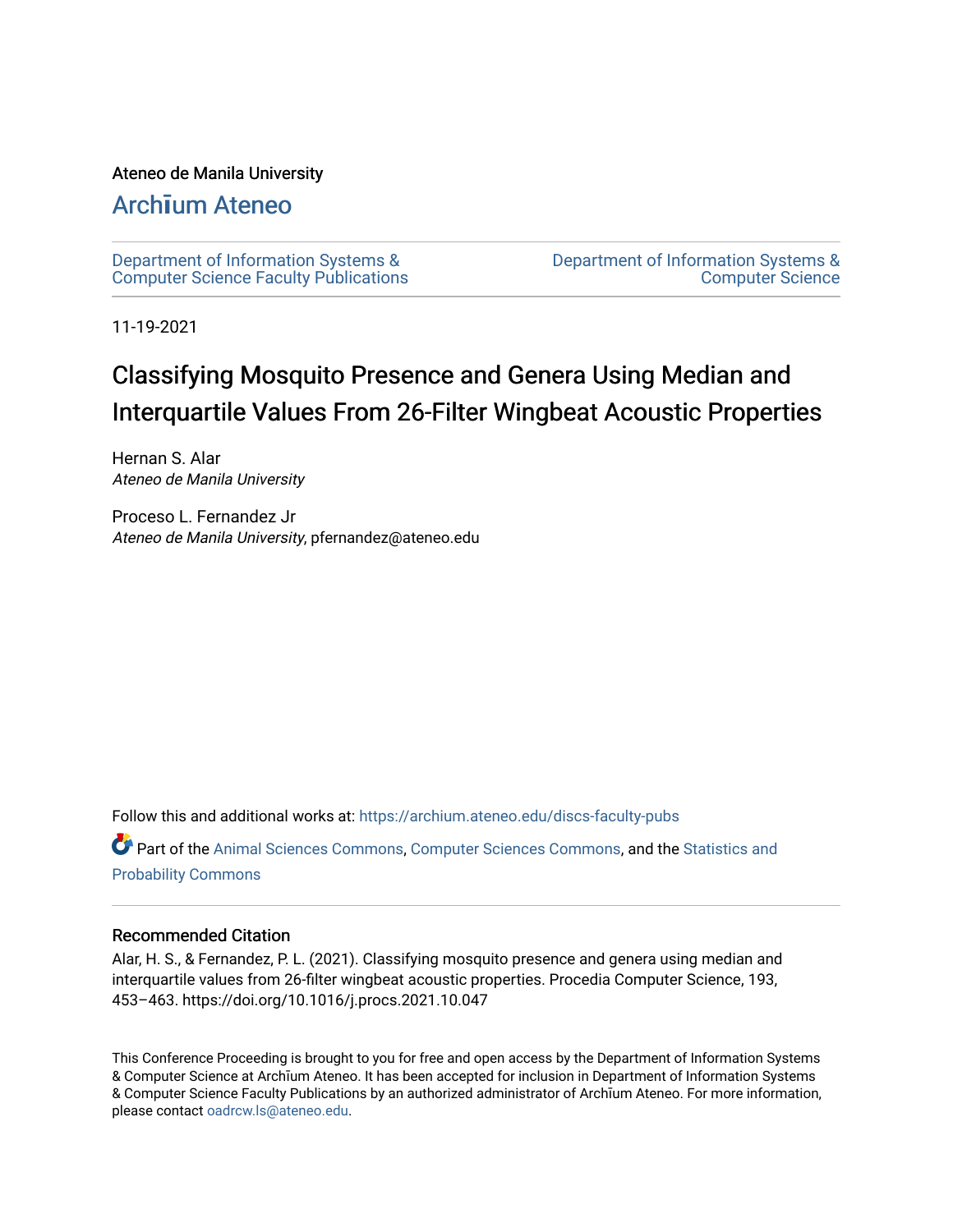



Available online at www.sciencedirect.com



Procedia Computer Science 193 (2021) 453–463

Procedia **Computer Science** 

www.elsevier.com/locate/procedia

## 10th International Young Scientists Conference on Computational Science

## Classifying mosquito presence and genera using median and interquartile values from 26-filter wingbeat acoustic properties

Hernan S. Alar<sup>a\*</sup>, Proceso L. Fernandez<sup>b</sup>

*abAteneo de Manila University, Quezon City, Philippines*

#### **Abstract**

Mosquitoes are known to be one of the deadliest creatures in the world. There have been several studies that aim to identify mosquito presence and species using various techniques. The most common ones involve automatic identification of mosquito species from the sounds produced by flapping its wings. The development of these important concepts and technologies can help reduce the spread of mosquito-borne diseases. This paper presents a simple model based on mean and interquartile values that aim to solve the mosquito classification. Despite its simplicity, the proposed model significantly outperforms a Convolutional Neural Network (CNN) model in identifying the mosquito genus from the classes of Aedes, Anopheles and Culex, with an additional fourth class of No-Mosquito. A dataset of sound recordings from the Humbug Zooniverse, collected by researchers from Oxford University, and augmented with locally collected audio recordings of mosquitoes in the Philippines were used in this study. The proposed technique uses the numerical data from a series of 26 different pass-band filter values generated from spectrograms of audio recordings, specifically computing the statistical measures of median and interquartile values for each filter from instances of the same class. To predict the class of an instance, the sum of squares of differences was computed between the actual values of the instance against the expected values of each class on each of these three statistical measures. The average classification accuracy of our proposed model was 92.8%, and this was higher than the 86.6% classification accuracy yielded by the CNN model. Moreover, the proposed model required much less time for both training and classification than the CNN model. As the proposed model outperformed the CNN model in accuracy and efficiency, the results offer a promising technique that may also simplify the process of solving other sound-based classification problems.

© 2021 The Authors. Published by Elsevier B.V.

 $\degree$  2021 The Authors. Published by Elsevier B.V.<br>This is an open access article under the CC BY-NC-ND license (https://creativecommons.org/licenses/by-nc-nd/4.0) Peer-review under responsibility of the scientific committee of the 10th International Young Scientists Conference on Computational Science C 2021 The Authors. Fuoristic by Eisevier B.V.<br>This is an open access article under the CC BY-NC-ND license (https://creativecommons.org/licenses/by-nc-nd/4.0)<br>Peer-review under responsibility of the scientific committee o Computational Science

*Keywords:* Mosquito; Audio Classification; Genus; Spectrograms, Descriptive Statistics;

\* Corresponding author. Tel.: +632 88408416; *E-mail address:* hernan.alar@obf.ateneo.edu

1877-0509 © 2021 The Authors. Published by Elsevier B.V.

This is an open access article under the CC BY-NC-ND license (https://creativecommons.org/licenses/by-nc-nd/4.0) Peer-review under responsibility of the scientific committee of the 10th International Young Scientists Conference on Computational Science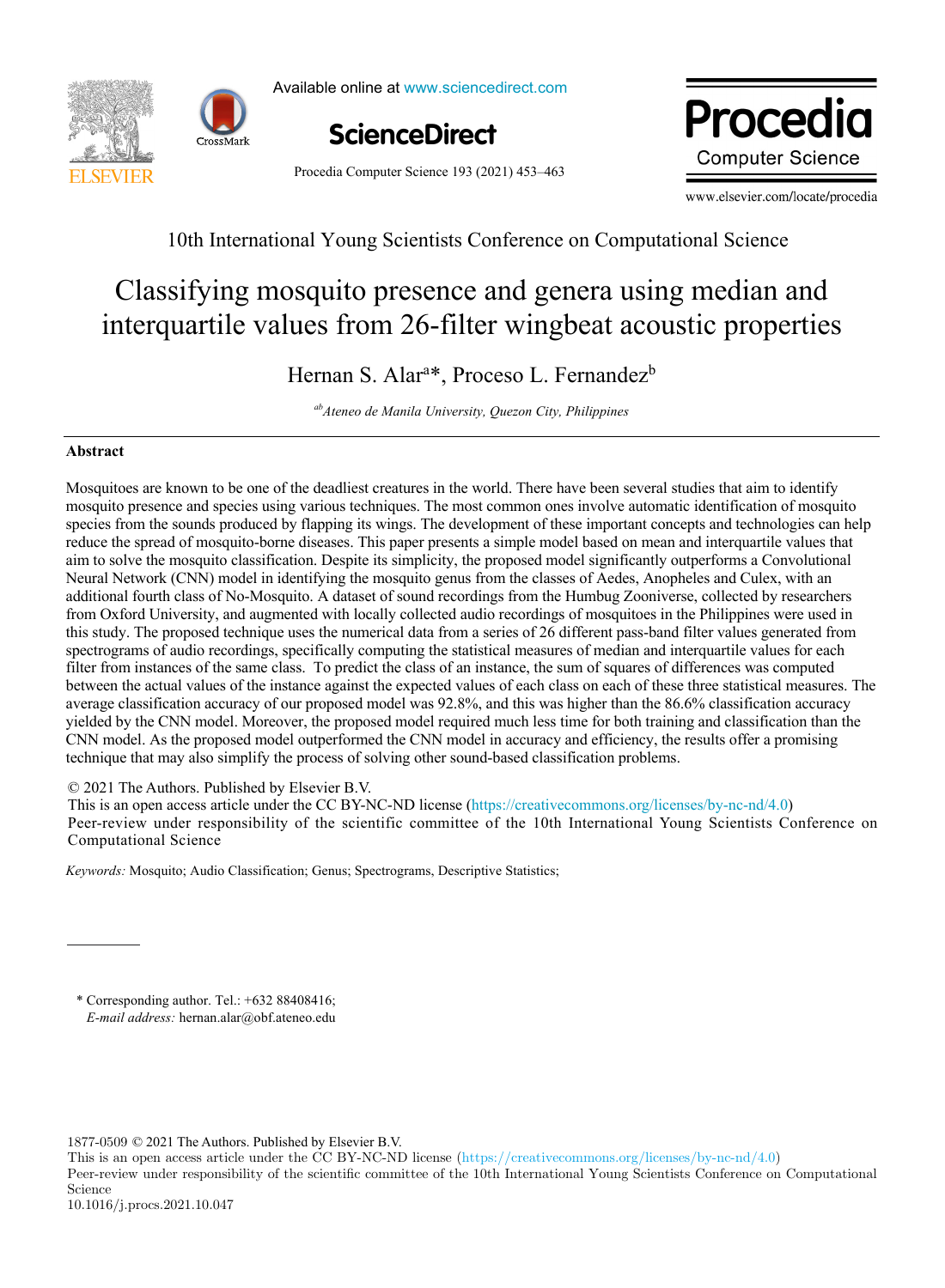#### **1. Introduction**

Mosquitoes are considered one of the most dangerous species on the planet because they have the ability to spread many deadly diseases. Almost 700 million people contract a mosquitoborne illness every year resulting in greater than one million deaths. The United State Centers for Disease Control and Prevention (CDC) reported that mosquitoes kill more than one million people a year just from the transmission of malaria [22]. In recent years, the rate of infection spread has increased dramatically, and a growing number of scientists are concerned because global warming could lead to the explosive growth of the mosquito-borne diseases worldwide. These are some of the most common diseases spread around the world by mosquito bites: Zika virus, West Nile virus, and chikungunya virus infections, dengue fever, and malaria. There is no vaccine to prevent or medicine to treat most of these diseases [1]. This alarming scenario has brought researchers to study mosquito behavior and identify mosquito presence. In the field of machine learning and artificial intelligence, different initiatives have been undertaken to develop a model to classify mosquitoes.

Among the different technologies and approaches in solving classification problems that is proven to be effective is the use of different deep learning models [4],[15]. Regardless of the input data being used (images, videos and audio), these computational models have been able to identify unique features from different datasets that make them reliable models for classification. Studies exist that apply a deep learning model in classifying small creatures such as mosquitoes, bees, hornets and bugs [2],[6],[10],[18],[19],[20],[21]. Specifically for mosquitoes, we identified the present approaches used to solve these classification problems. We further looked for certain aspects of these models where research gaps exist and other aspects that can be further improved. Using some insights from previous studies, we then explore the possibility of developing a simpler model based on audio type inputs and yet more accurate and efficient technique for this classification problem. The classification problem centers around identifying three most common mosquito genera -- Aedes, Anopheles and Culex. A fourth class -- the No-mosquito class -- is added so that the classification model can also determine the presence or absence of a mosquito from an audio recording.

This paper is divided into the following sections: section 2 presents the existing studies and approaches in solving the audio classification problem to identify the research gap; section 3 summarizes the data collection, data pre-processing and model development stages of the study; section 4 presents the results and interprets each findings; lastly, section 5 concludes the study and itemizes possible future work to improve the presented algorithm.

#### **2. Related Studies**

This section presents different studies [3],[7],[8],[11],[13] that address the mosquito classification problems. Shown in Table 1 are the summarized details about these existing approaches.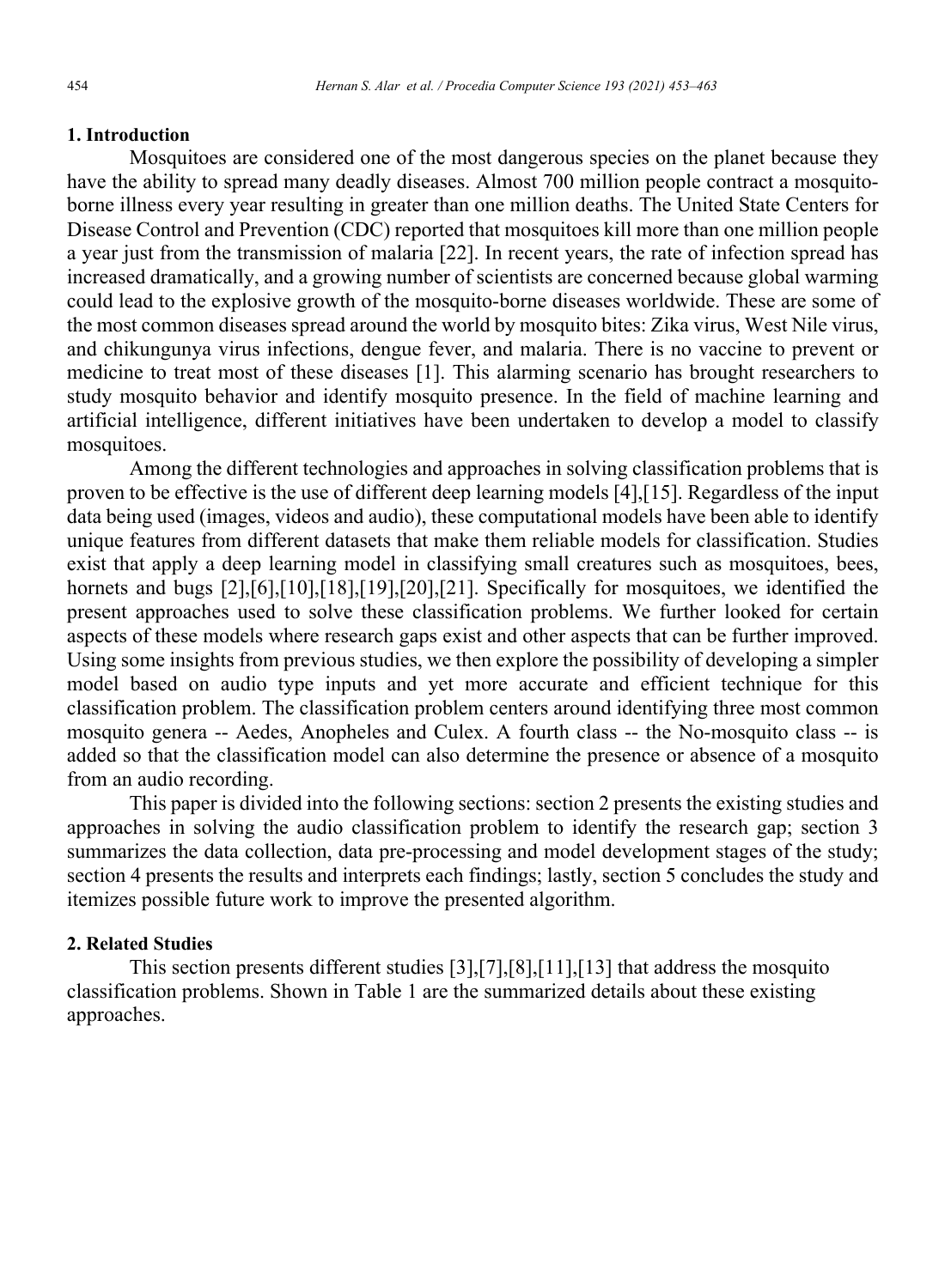| Paper                                                                                               | Author                                 | <b>Type</b> | Model      | Accuracy |
|-----------------------------------------------------------------------------------------------------|----------------------------------------|-------------|------------|----------|
| Real-Time Mosquito Species Identification using Deep<br>Learning Techniques                         | Mulchandani P., et al 2019 Audio-based |             | <b>CNN</b> | 86%      |
| Mosquito Detection with Neural Networks: The Buzz of<br>Deep Learning                               | Kiskin et. al, 2017                    | Audio-based | <b>CNN</b> | 85%      |
| A Deep Learning-Based Automatic Mosquito Sensing<br>and Control System for Urban Mosquito Habitat   | Kim et. al, 2019                       | Video-based | <b>FCN</b> | 84%      |
| Application of convolutional neural networks for<br>classification of adult mosquitoes in the field | Motta et al., 2019                     | Image-based | <b>CNN</b> | 82%      |
| CNN Architecture Performance Evaluation for Image<br>Classification of Mosquito in Indonesia        | Amiruddin et. al, 2020                 | Image-based | <b>CNN</b> | 80%      |

Table 1. Existing Research on Mosquito Classification Domain

It is evident from the presented data in Table 1 that most approaches utilize CNN models to solve the mosquito classification problem. Image-based approach was used in a previous research [11] where a convolutional neural network (CNN) was used to classify close-up mosquito images. The classification was limited to species such as *Aedes aegypti*, *Aedes albopictus*, and *Culex quinquefasciatus*. The model yielded a classification accuracy of 82% for *Aedes* female mosquitoes. Though it was able to classify Aedes female mosquitoes, which are main carriers of dengue virus, the said technique is not very practical for real-world deployment since mosquitoes are very small and capturing images for the classification model will be very difficult.

To address the issue on static image-based classification, a research [7] presented a new approach that uses video as an input rather than static images. In this study, a model that paired a Fully Convolutional Network (FCN) and a neural network-based regression model was utilized, yielding an overall accuracy of 84%. Though the use of videos instead of images addresses the issue of impracticality of mosquito images as an input, the use of video also has its own set of disadvantages. Capturing videos of tiny insects requires good lighting, high quality cameras and other devices that are capable of segregating the video background and focus on little subjects of videos for each frame.

With mosquitoes being difficult to see, especially in darkness, image and video processing are generally complex and impractical. A common alternative which has been used by the majority of the published papers of this domain is to process audio file samples [14],[18]. Studies suggest that the flapping of the mosquito's wings commonly beat up to 1,000 times per second. This flapping of wings is responsible for producing the buzzing sound of the mosquitoes. Since each genera of mosquitoes varies in terms of size and wing structure, then these sounds produced by their wings may have unique features that can be distinctive between different classes.

The sounds produced by mosquitoes, in the form of an audio recording can be presented using various representations such as waveforms, frequency domain representation and spectrogram. Studies [8], [12] and [13] used the spectrogram-based technique in their respective research that focused on the development of a model that classifies mosquitoes using deep learning techniques like CNN. Their models yielded 86% and 85% classification accuracies respectively. Though spectrogram-based CNN gives promising results in solving audio classification, deep learning models commonly use an architecture that requires high compute power and long training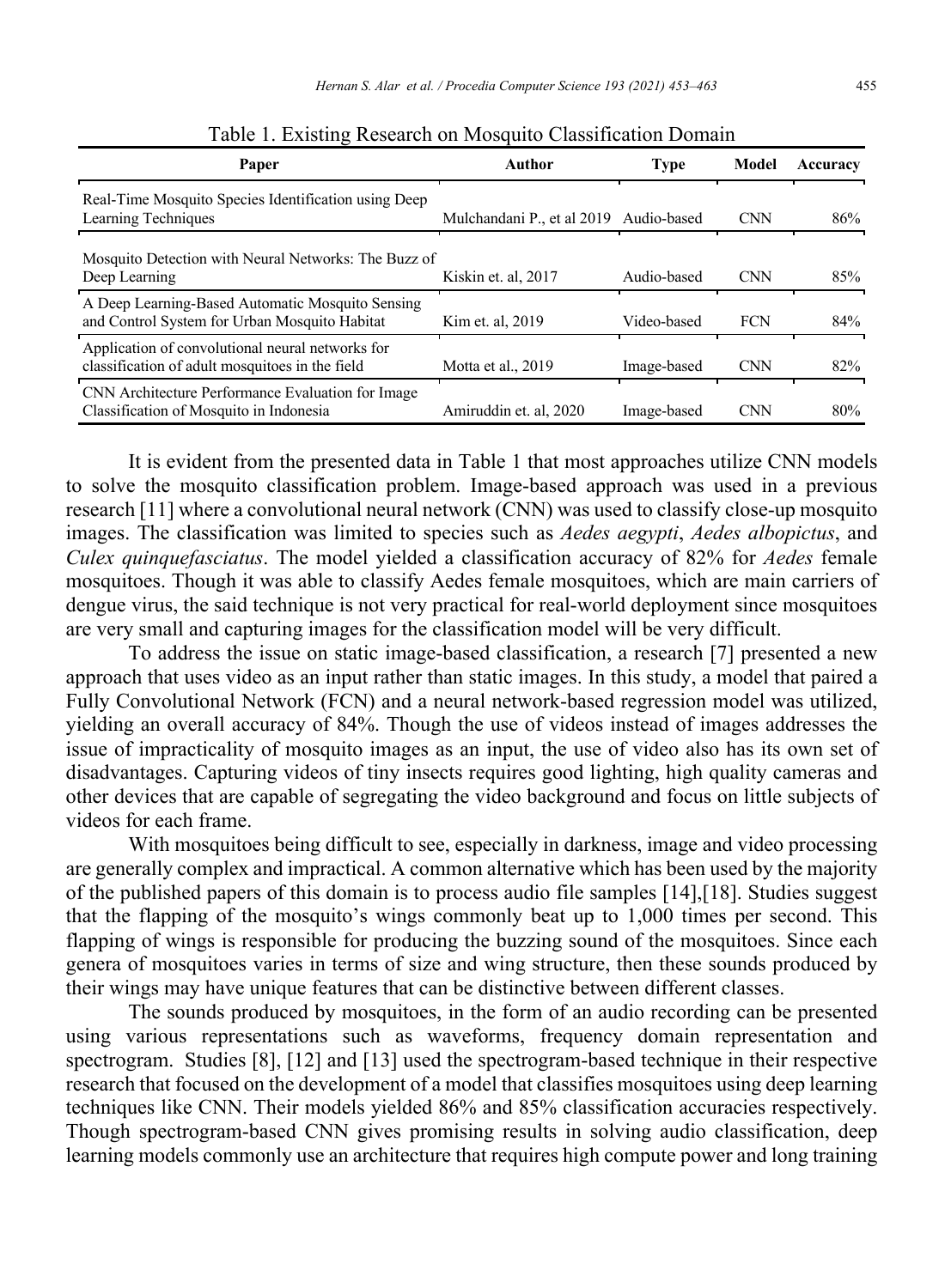time. This is because of the high number of parameters (network link weights) that have to be learned in this model.

In this paper, we present our development of a simple yet accurate and efficient technique to solve the mosquito classification problem without the need for a compute-heavy deep learning model. Our proposed algorithm also makes use of the spectrogram of mosquito wingbeats to classify mosquito genus accurately. We apply statistical analysis to identify the mosquito class from a given audio recording. The basic statistical measures used are the median and the interquartile values. Finally, we compare the performance of our proposed model against a CNN model trained on the same dataset, and we show that the proposed model is significantly superior in terms of accuracy and speed.

#### **3. Materials and Methods**

#### **Audio Resources**

Majority of the mosquito audio recordings used in this research came from an open-source dataset from Zooniverse.org. It consists of recorded mosquito sounds from the laboratory of Oxford University in the United Kingdom and from the wild forests in Thailand [9]. This dataset is publicly accessible online and is intended to be used in understanding and analyzing the flight tones of mosquitoes. The research group from the Oxford University used this dataset in their research [8] which starts with the conversion of the audio signals into frequency features and the training of a model that learns the signature pattern created by mosquitoes in flight. The said group aimed to strengthen its model by providing more dataset instances during the learning process making their recordings public on the Zooniverse website and letting other people analyze and contribute to the data preprocessing tasks [9].

#### **Data preparation and cleanup**

With the diversity of the sources of the data sets, it is important to preprocess the audio recordings to ensure the quality of the inputs for the training of the classification models. The data preparation and cleanup processes in this study involved removing dominant noise, trimming, and excluding some audio files which seems questionable in terms of the presence of the mosquito flight tones. As a result of the data preprocessing step, the original audio recording dataset that consists of four hundred five (405) instances was trimmed down to three hundred sixty five (365) instances. Each instance was also labeled properly resulting in 100, 77, 88 and 100 instances for Aedes, Anopheles, Culex and No-mosquito recordings respectively. Refer to Table 2 for a summary of the distribution of the classes vis-a-vis the two sources of data.

| Table 2. Dataset       |     |  |    |                                          |     |
|------------------------|-----|--|----|------------------------------------------|-----|
| Source                 |     |  |    | Aedes Anopheles Culex No- mosquito Total |     |
| Downloaded from Humbug | -50 |  | 88 |                                          | 283 |
| <b>Actual Recorded</b> | 50  |  |    |                                          |     |
| Total                  | 100 |  |    |                                          | 365 |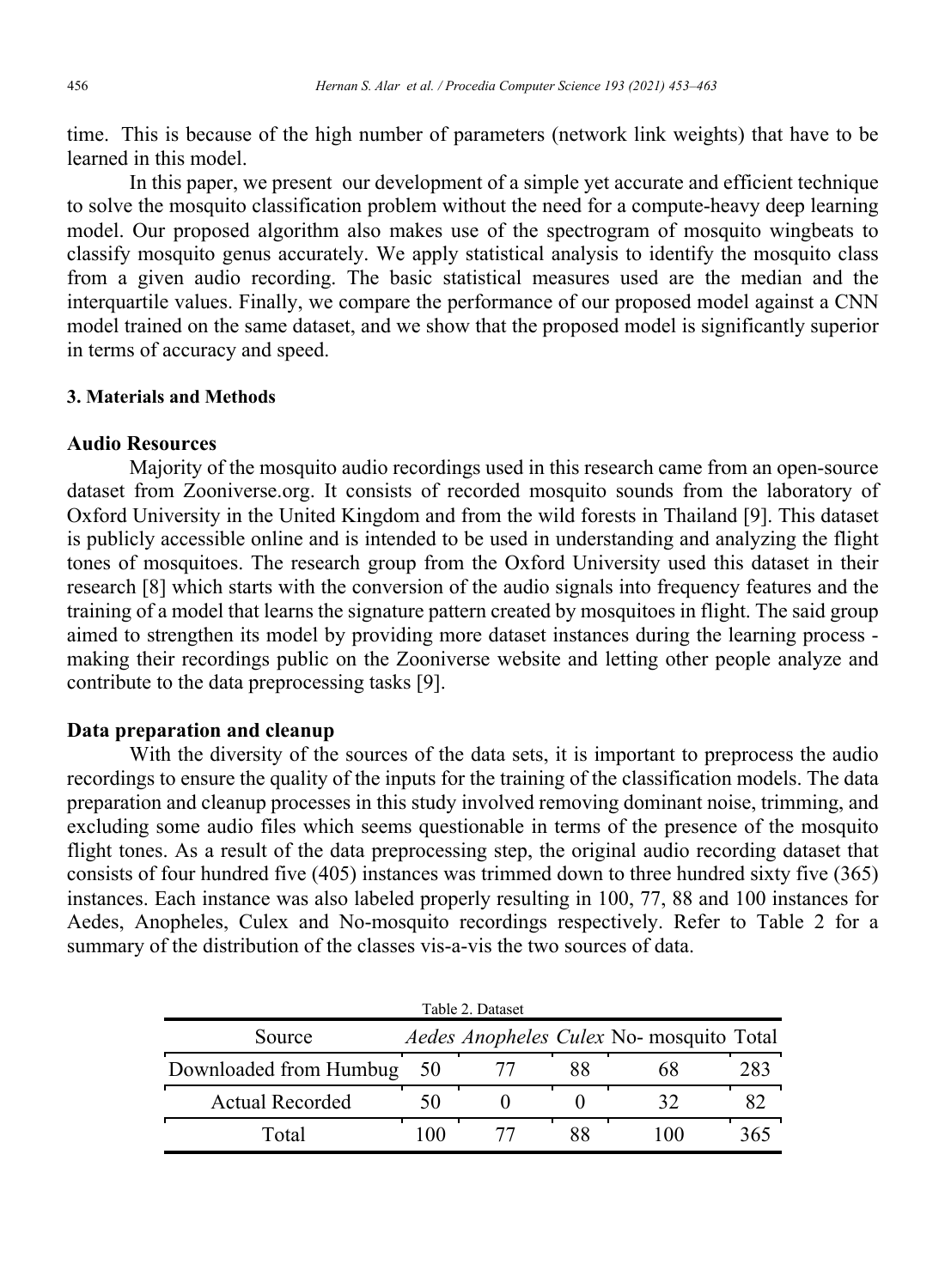#### **Feature Extraction**

After the data preparation and preprocessing, it is crucial to identify an appropriate audio representation that can be used to build a classification model. Since the audio files presented in waveforms (see Fig. 1(a)) cannot be used in its present form due to variations in terms of amplitude across all files of the same class, we then transformed these time-domain representations into frequency-domain format using Fast Fourier Transform (FFT) (see Fig. 1 (b)). FFT is commonly used to identify the presence of each frequency in the signal presented in a form of a magnitude [5],[16].



As shown in Figure 1(b), the frequency domain format of the audio recordings clearly shows the distinctive features of the audio recordings based on the magnitude. However, examining individual audio recordings in its frequency-domain form, we came across some sample instances of different classes that had similar representations. As shown in Fig. 2, the representation in the frequency domain form of two sample test instances, one from Anopheles genus and the other on the Culex genus, looked very similar.



As a result, we further explored other forms of representations. Aiming to identify the characteristics of these mosquito flight tones for better classification results, we transformed the frequency-domain format of audio files into an audio spectra and mapped it to a 26-value filter bank. The 26 filter value is an array of band-pass filters that separates the input signal into multiple components [17]. In this approach, the higher the frequency, the wider the filter - making a set of features from each filter that creates distinctive properties for each class. Under this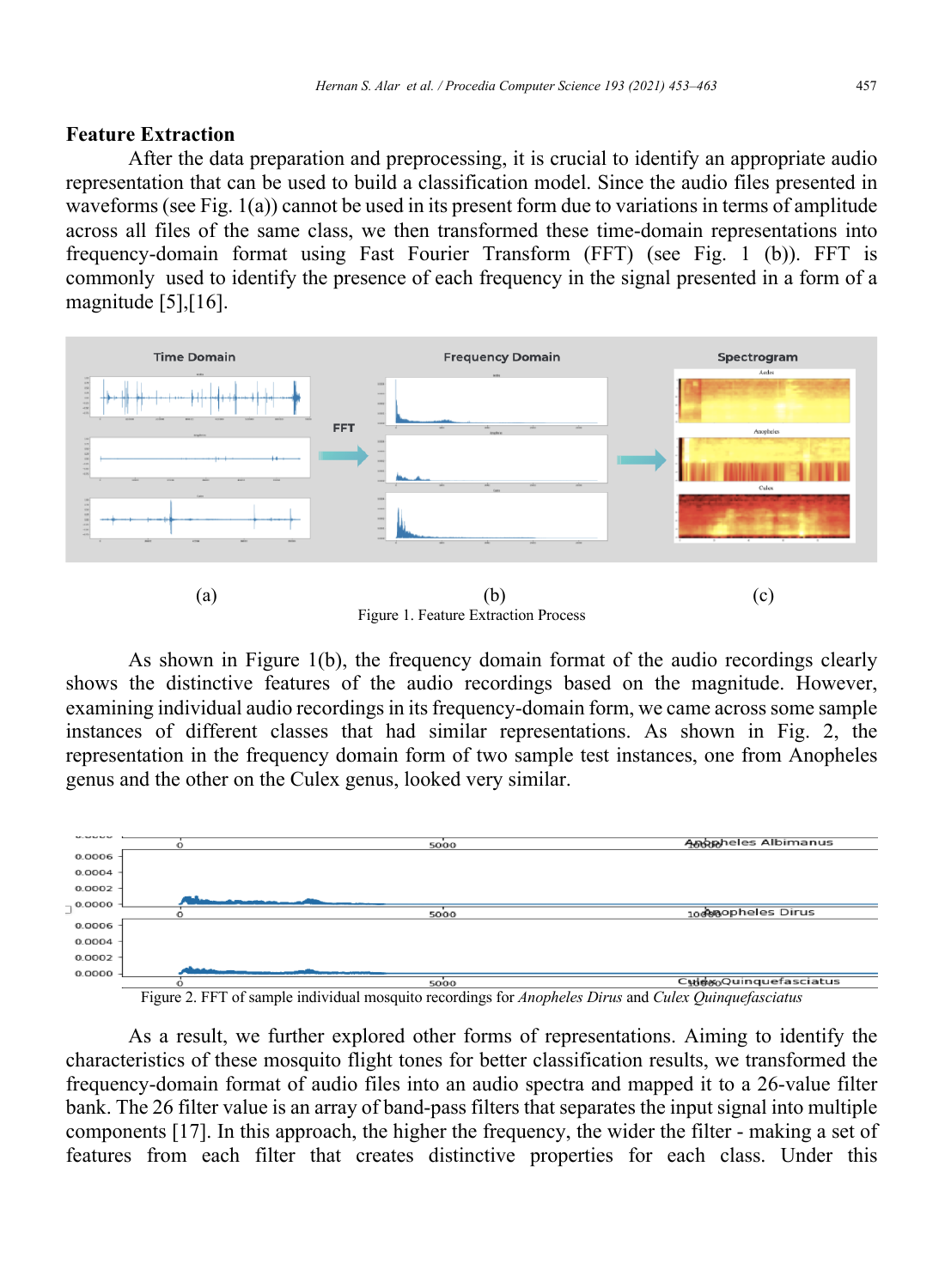transformation, each audio recording is represented by a 26-element vector that was used as input to our proposed classification model.

### **Model Development**

### **Convolutional Neural Network (CNN)**

Since the majority of the current approaches in solving mosquito classification use deep learning models and commonly CNN, we decided to make use of this as a benchmark model from which we compare the performance of our proposed approach. The CNN architecture used in this study followed the model used in the study [13] which involved different network layers as detailed in Table 3. It was built using multiple 2D convolutional layers, a max-pooling layer, and dense layers. The spectrogram of the audio recordings were used as an input for the training and validation phases of the CNN model.

| Table 3. CNN Model Structure |                     |                |  |  |  |
|------------------------------|---------------------|----------------|--|--|--|
| Layer (type)                 | <b>Output Shape</b> | Param#         |  |  |  |
| Conv2d 1 (Conv2D)            | (None, 13, 9, 16)   | 160            |  |  |  |
| Conv2d $2$ (Conv2D)          | (None, 13, 9, 32)   | 4640           |  |  |  |
| Conv2d $3 (Conv2D)$          | (None, 13, 9, 64)   | 18496          |  |  |  |
| Conv2d $4 (Conv2D)$          | (None, 13, 9, 128)  | 73856          |  |  |  |
| max pooling2d 1              | (None, 6, 4, 128)   | $\theta$       |  |  |  |
| (MaxPooling2D)               |                     |                |  |  |  |
| dropout 1 (Dropout)          | (None, 6, 4, 128)   | $\overline{0}$ |  |  |  |
| Flatten 1 (Flatten)          | (None, 3072)        | $\theta$       |  |  |  |
| dense 1 (Dense)              | (None, 128)         | 393344         |  |  |  |
| dense 2 (Dense)              | (None, 64)          | 8256           |  |  |  |
| dense 3 (Dense)              | (None, 4)           | 195            |  |  |  |
| Total params: 498,947        |                     |                |  |  |  |
| Trainable params: 498,947    |                     |                |  |  |  |
| Non-trainable params: 0      |                     |                |  |  |  |

The model was trained using the cleaned and preprocessed data set that consist of 365 labeled instances. Training the benchmark model with ten (10) epochs yielded a validation accuracy of 86.6%. It was observed that the CNN model started to overfit after the 10th epoch.

#### **Median and IQR-based Model**

With complexities of deep learning models that require high compute-power, we proposed a model that utilizes simple statistical measures in solving the same mosquito classification problem. In particular, we used the median and interquartile values for each of the 26 filter values in the spectrogram of a specific instance from the dataset. We then compared these values to the generated baseline values.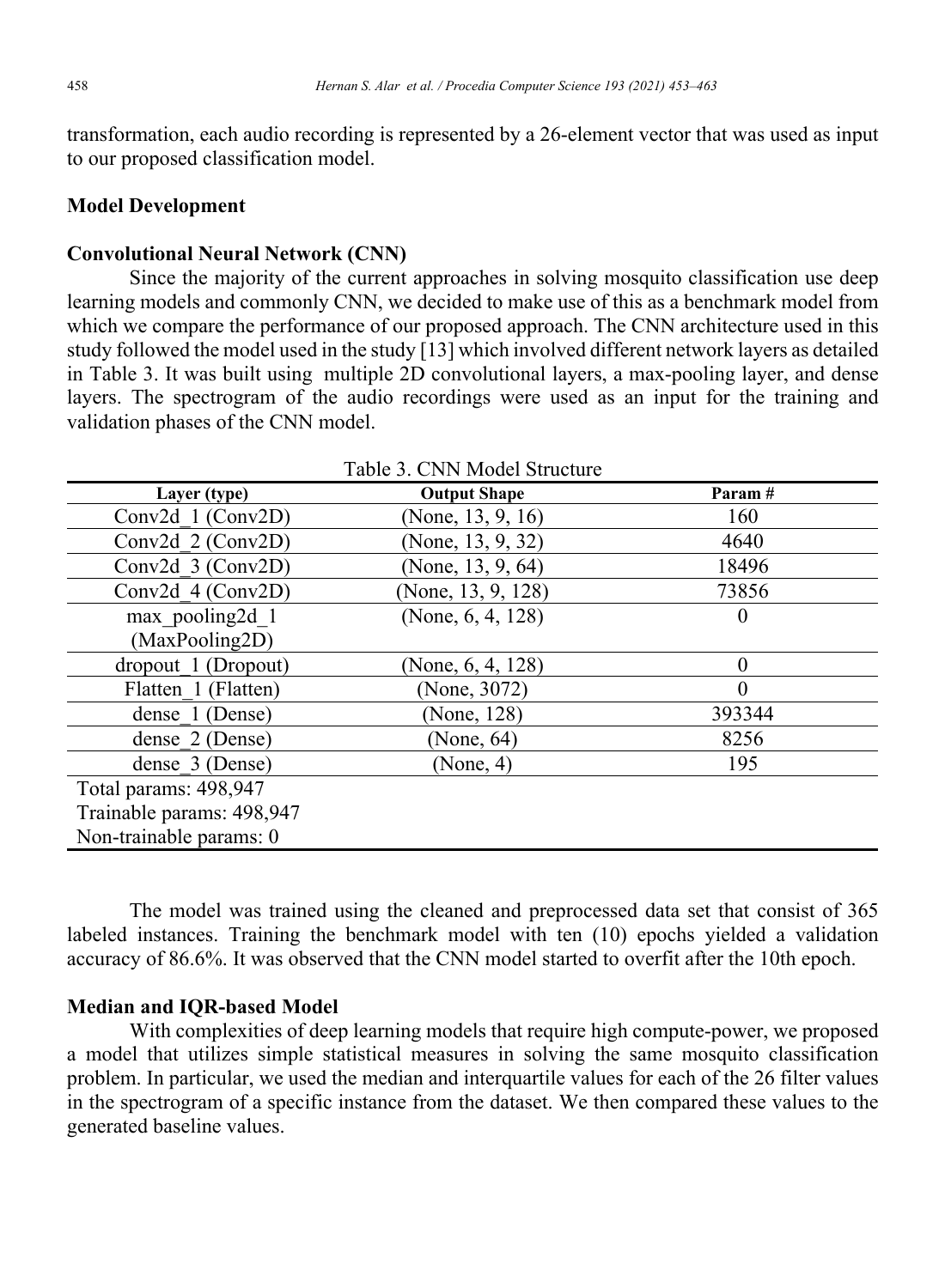The baseline values were computed using the same measures of mean and interquartile values applied on each of the 26 specific filter indices of the spectrogram for each class. The generation of these values is the training phase of the model. As a result, a set of 26 lookup tables were generated for each class and for each statistic recorded, with each column corresponding to a specific filter index.

For the prediction process, the same process of extracting the median and interquartile values for each of the 26 spectrogram indices was applied to every validation data instance. For each index, the square of difference was computed between the generated value of the test instance against the expected value generated from the training phase. The algorithm of the scoring process is presented in Fig. 3.

| Algorithm 1 Proposed Model - Quartiles and Median                                                                   |                                              |
|---------------------------------------------------------------------------------------------------------------------|----------------------------------------------|
| <b>Input:</b> the array M representing the trained model, and an array $x$ representing                             |                                              |
| a specific spectrogram of one validation data instance                                                              |                                              |
| <b>Output:</b> integer $(1, 2, 3 \text{ or } 4)$ representing the predicted class                                   |                                              |
| 1: for $c \leftarrow 1$ to 26 do                                                                                    | $\triangleright$ filter indeces              |
| <b>for</b> $i \leftarrow 1$ to 4 <b>do</b> $\triangleright$ representing the 3 genera and 1 no mosquito class<br>2: |                                              |
| $Qrtls[c] \leftarrow (x[i][c] - Q1[i][c])^2 + (x[i][c] - Q3[i][c])^2$<br>3:                                         | $\triangleright$ quartile score              |
| $\tilde{x}[c] \leftarrow (x[i][c] - M[i][c])^2$<br>4:                                                               | $\triangleright$ median score                |
| end for<br>5:                                                                                                       |                                              |
| $6:$ end for                                                                                                        |                                              |
| 7: for $i \leftarrow 1$ to 4 do<br>$\triangleright$ representing the 3 genera and 1 no mosquito class               |                                              |
| 8: $Q[c] \leftarrow Qrtls_{score}$                                                                                  | $\triangleright$ consolidated quartile score |
| 9: $\tilde{x}[c] \leftarrow \tilde{x}_{score}$                                                                      | $\triangleright$ consolidated median score   |
| 10: $S[c] \leftarrow Q[c] + \tilde{x}[c]$                                                                           | $\triangleright$ total score                 |
| $11:$ end for                                                                                                       |                                              |
| 12: $P \leftarrow min(S_{\text{Aedes}}, S_{\text{Anopheles}}, S_{\text{Culex}}, S_{\text{No}-\text{Mosquito}})$     | $\triangleright$ Predicted class             |
| Output: $P$                                                                                                         |                                              |

Figure 3. Median and IQR-based Model Algorithm

The comparison process involves getting the sum of the square of difference between the lookup values and the test instance across all 26 filters. The class with the smallest value of the sum of squares of the difference is deemed the most similar to the given test instance and is thus the class predicted by the model.

#### **4. Results and Discussion**

We performed a 5-fold stratified cross-validation to evaluate the performance of the benchmark model (CNN) and the proposed model (Median and IQR-based model). All the preprocessed audio recordings from the final data set that consist of 365 instances was distributed proportionally in the 5 folds or strata (see Table 4 for the distribution).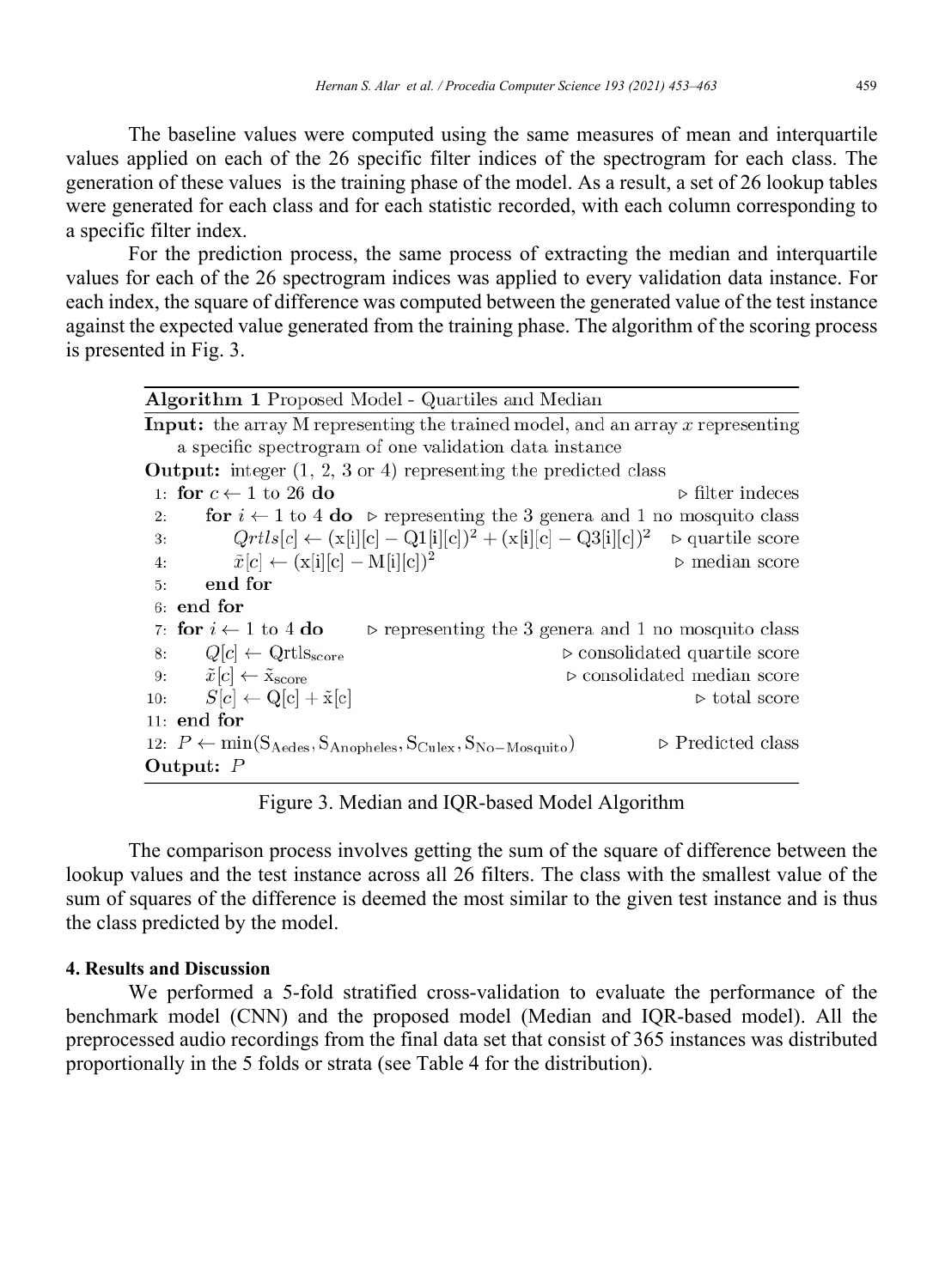| <b>Class</b> |    | Fold1 Fold2 Fold3 Fold4 Fold5 |    |    |    |
|--------------|----|-------------------------------|----|----|----|
| Aedes        | 20 | 20                            | 20 | 20 | 20 |
| Anopheles    | 15 | 16                            | 16 | 15 | 15 |
| Culex        | 18 |                               |    | 18 | 18 |
| No-mosquito  | 20 | 20                            | 20 | 20 | 20 |
| Total        | 73 | 73                            | 73 | 73 | 73 |

Table 4 Distribution of Data for Stratified Cross-Validation

To ensure that the difference in the scores of the classification accuracy was significant, a paired T-test (see Table 5) was performed across the five (5) strata for the two models. For the Median and IQR-based Model and CNN comparison, the resulting p-value of 0.04 indicates that there is a significant difference at level  $\alpha$ =0.05.

|         | <b>Median and IQR-based</b> | <b>CNN</b> |
|---------|-----------------------------|------------|
| Fold1   | 0.915                       | 0.877      |
| Fold2   | 0.960                       | 0.890      |
| Fold3   | 0.941                       | 0.822      |
| Fold4   | 0.911                       | 0.822      |
| Fold5   | 0.914                       | 0.918      |
| Average | 0.928                       | 0.866      |
| p-value | 0.04                        |            |

The high accuracy scores are reflected with the number of true positives in the confusion matrix as presented in Table 6. This is a combination of the five strata during the testing and validation process.

|             | Aedes |    |    | Anopheles Culex No-mosquito |
|-------------|-------|----|----|-----------------------------|
| Aedes       | 90    |    |    |                             |
| Anopheles   |       | 68 |    |                             |
| Culex       |       |    | 78 |                             |
| No-mosquito |       |    |    |                             |

Table 6. Stratified Cross-Validation Confusion Matrix (CNN)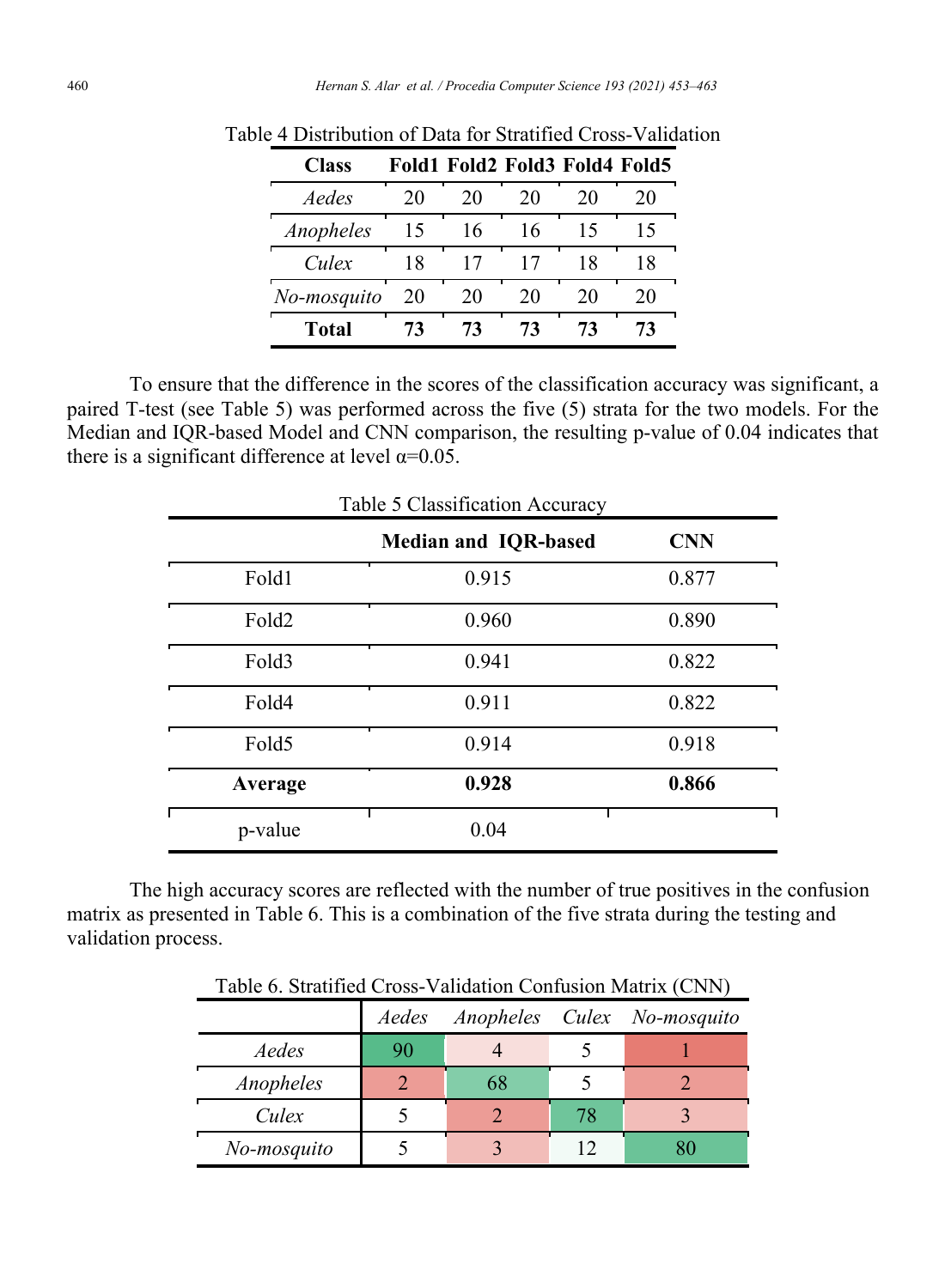The CNN model misclassified some mosquito recordings as non-mosquito. The confusion matrix for the CNN model is presented in Table 6. Majority of the audio files were correctly classified with an 86% accuracy.

|             | Aedes | Anopheles   | Culex | No-mosquito |
|-------------|-------|-------------|-------|-------------|
| Aedes       | 95    |             |       |             |
| Anopheles   |       | $\prime$ () |       |             |
| Culex       |       |             | 84    |             |
| No-mosquito |       |             |       |             |

Table 7. Stratified Cross-Validation Confusion Matrix (Median and IQR-based Model)

It was clearly observed that there is a high accuracy between classifying across the three mosquito genuses and non-mosquito audio recording. This is supported by the confusion matrix of the mean and IQR-based model presented on Table 7.

#### **Training Time**

As a compute-heavy algorithm, the CNN model required more training time than the Median and IQR-based model. The difference between the training times (in seconds) in each fold is presented in Table 8.

|         |            | able 8. Training Time (sec): CNN VS Median and IQR-based Mod |
|---------|------------|--------------------------------------------------------------|
|         | <b>CNN</b> | <b>Median and IQR-based Model</b>                            |
| Fold1   | 199.17     | 98.33                                                        |
| Fold2   | 137.58     | 62.88                                                        |
| Fold3   | 111.84     | 66.28                                                        |
| Fold4   | 114.28     | 51.12                                                        |
| Fold5   | 192.31     | 77.19                                                        |
| Average | 151.036    | 71.16                                                        |

Table 8. Training Time (sec): CNN VS Median and IQR-based Model

A paired T-test was performed on the training time across the five (5) strata for the two models. The resulting p-value of 0.00056 indicates that there is a significant difference at level  $\alpha=0.05$ .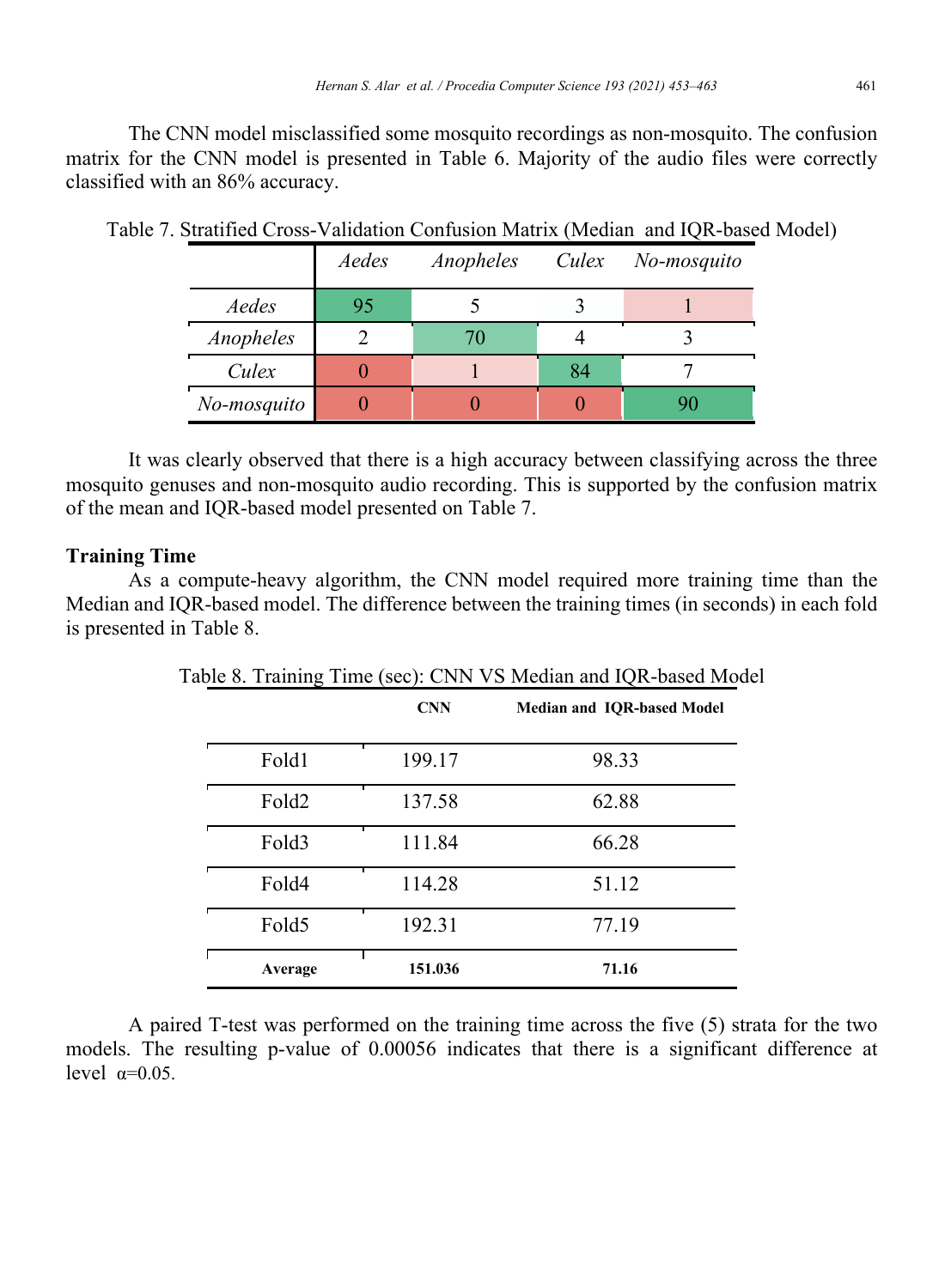### **Predicting Time**

Compared to the training time, the difference in predicting time between the CNN and Mean and IQR-based model is smaller as presented in Table 9. Although the difference is small, the Mean and IQR-based model was able to classify and predict the data set faster than the CNN model across all folds of the stratified validation. Furthermore, the small difference was still statistically significant.

|         | <b>CNN</b> | <b>Mean and IQR-based Model</b> |
|---------|------------|---------------------------------|
| Fold1   | 63.8       | 46.4                            |
| Fold2   | 55.2       | 47.9                            |
| Fold3   | 58.1       | 44.3                            |
| Fold4   | 49.2       | 44.8                            |
| Fold5   | 48.7       | 45.0                            |
| Average | 55.00      | 45.68                           |

We performed a paired T-test on the predicting time across the five (5) strata for the two models. Yielding a p-value of 0.03, the differences across the five folds are considered significant at level  $\alpha$ =0.05.

#### **5. Conclusion**

In this paper, we present a new method in solving mosquito classification problems using the 26 filter values generated from the spectrogram of the audio recordings. Our proposed approach uses Median and IQR values aggregated for each filter index to identify a mosquito presence and genus from its recorded wingbeat sounds. The same dataset consisting of 365 instances of audio recordings was used in the training and testing of the proposed model and a Convolutional Neural Network (CNN) model that replicates the architecture of a previous study. Their performances were evaluated in terms of classification accuracy, training time and predicting time. The accuracy of our proposed Median and IQR-based model was 92.8%, and this was higher than the 86.6% accuracy yielded by the CNN model. As impressive as the accuracy results, the median and IQRbased model also required much less training time and also lower classification time than the CNN model.

To possibly improve the results further, it is recommended to explore different post processing steps that can further improve the classification accuracy. The same concept can also be applied to other domains or research subjects other than mosquitoes. It is further recommended to explore other approaches in classifying audio files by modifying the existing median and IQRbased models such as performing classification on a per filter basis, utilizing other descriptive statistics measures and developing other unique approaches in feature extraction. Another